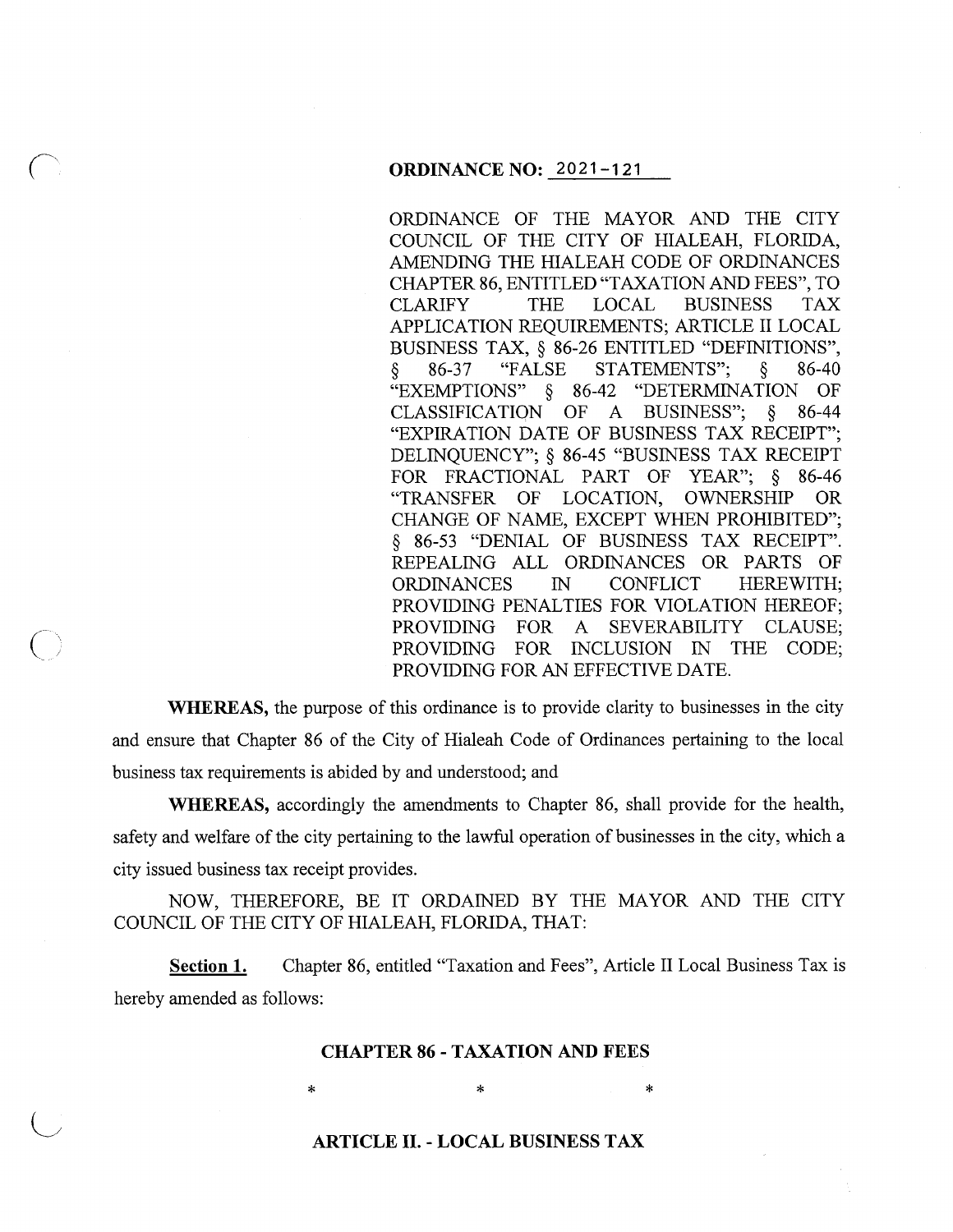\* \*

Sec. 86-26. – Definitions.

\*

The following words, terms and phrases, when used in this article, shall have the meanings ascribed to them in this section, except where the context clearly indicates a different meaning:

Business, profession and occupation do not include the customary religious, charitable or educational activities of nonprofit religious, nonprofit charitable and nonprofit educational institutions in this state, which institutions are more particularly defined and limited as follows:

- (1) Charitable institutions means only nonprofit corporations operating physical facilities, registered with the state and approved by the Internal Revenue Service, at which charitable services are provided, and a reasonable percentage of which shall be without cost to those unable to pay.
- (2) Educational institutions means state tax-supported or parochial, church, and nonprofit private schools, colleges or universities conducting regular classes and courses of study required for accreditation by or membership in the Southern Association of Colleges and Secondary Schools, department of education, or the Florida Council of Independent Schools. Nonprofit libraries, art galleries, and museums open to the public are defined as educational institutions and eligible for exemption, if in compliance with state and federal laws and regulations for not-for-profit organizations.
- (3) Religious institutions means churches and ecclesiastical or denominational organizations, church cemeteries or established physical places for worship in this state at which nonprofit religious services and activities are regularly conducted and carried on, and who have registered with the state and have been approved as not-for-profit organizations by the Internal Revenue Service of the United States.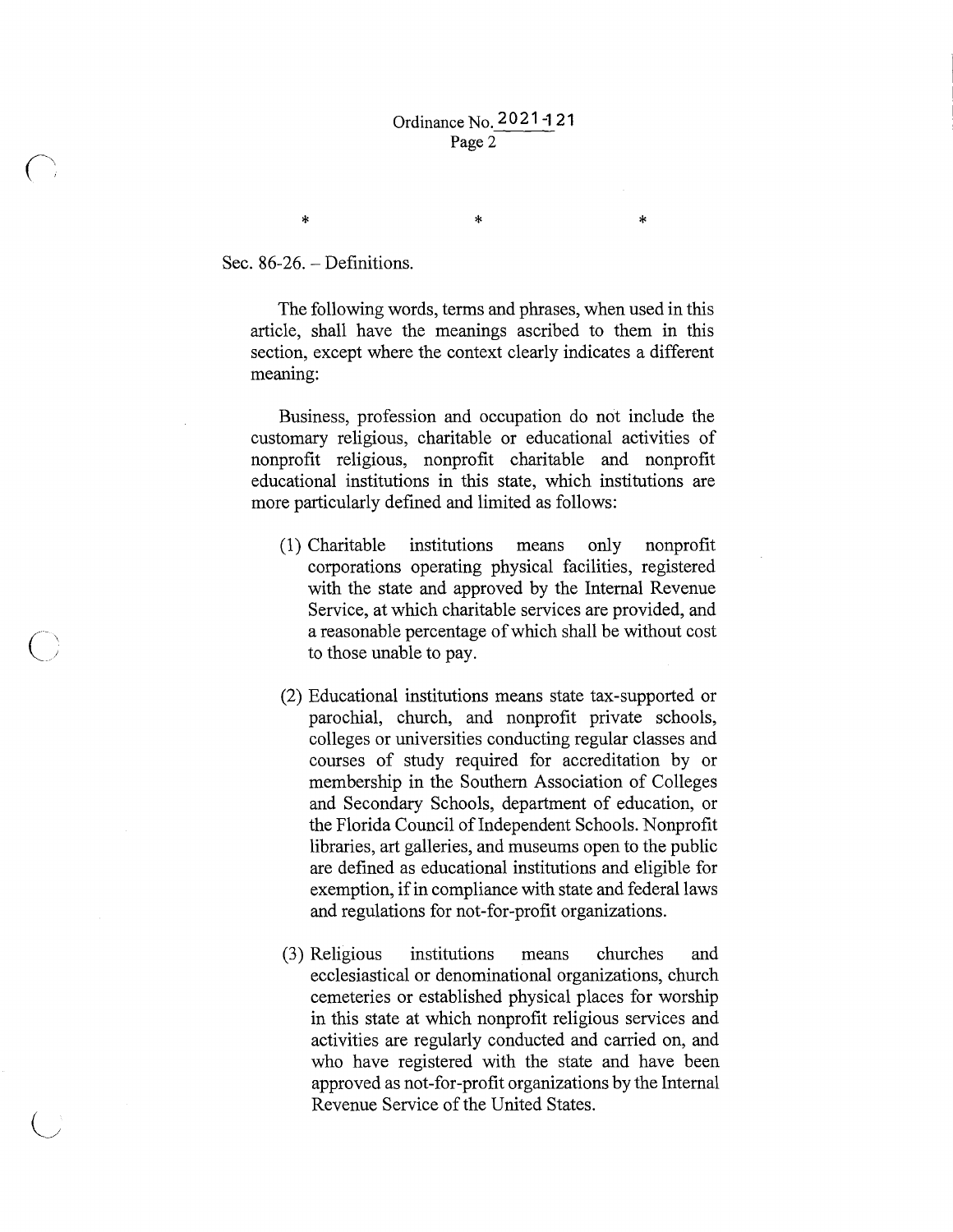# Ordinance No. 2021- **121**  Page 3

(4) Although nonprofit religious, nonprofit charitable and nonprofit educational institutions or other IRS approved entities may be exempt from paying for a business tax receipt, they are not exempt from the application process, reviews and/or fees of other disciplines which include the Zoning Division, Building Division, DERM, and Fire prevention, or other reviews as may be applicable.

 $\ddot{x}$  \*  $\ddot{x}$ 

#### Sec. 86-37. - False statements or affidavits.

 $\bigcap$ 

It shall be unlawful to make any false statements or misrepresentation of facts when applying for a business tax receipt. The business entity shall provide all documents and information necessary in support of the application and to assist the business tax division in its determination of the required business tax receipts, proper classification and tax assessment. It shall be unlawful for any person to make any false affidavit or material misrepresentation in support of an application to the city business tax division, or any other city official, for the purpose of procuring a business tax receipt.

Any business tax receipt obtained under this article, upon a misrepresentation of a material fact, or false statement shall be deemed null and void, and the holder of the business tax receipt, who has thereafter engaged in any business under such business tax receipt, shall be subject to prosecution for conducting business without a valid business tax receipt to the same effect and degree as though such business tax receipt had never been issued.

 $*$  \*  $*$  \*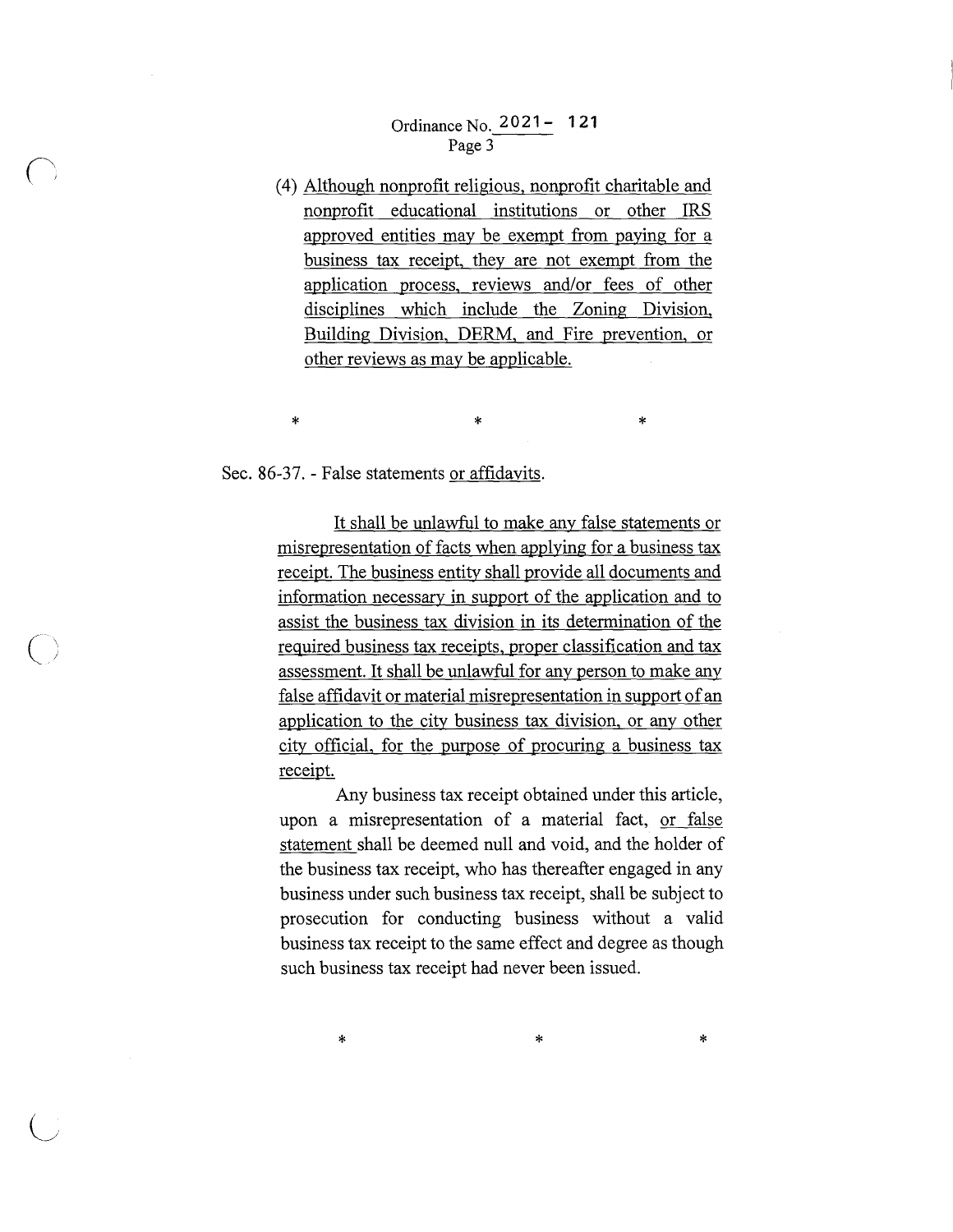## Ordinance No. 2 0 21 - 1 21 Page 4

Sec. 86-40. - Exemptions.

 $\bigcap$ 

 $\bigcup$ 

(a) *Exemption I.* A business tax exemption of up to \$50.00 annually, except for alcoholic beverage or amusement machine business tax receipts, may be allowed to the following in accordance with state law:

 $(1)$  U.S. armed forces veterans who are entitled to receive compensation for a service connected disability and unremarried widows of such veterans for licenses of solely ovmed businesses.

 $(2)$  - Persons with a confirmed disability or physical impairment not capable of manual labor, widows with minor dependents, and persons 65 years of age or older for licenses of solely ovmed businesses.

### $(3)$  - Growers of farm and grove products.

(a) (b) *Exemption II.* Charitable, religious, fraternal, civil, and service organizations that are chartered as nonprofit organizations by the state and that have a valid federal tax exemption number may, upon approval of the request on the application, be exempt from a fee for the business tax receipt. This subsection shall not apply to the licensing and sale of alcoholic beverages, where applicable.

.(hl *fe1 Exemption Ill* Federal, state, county and municipal government offices and facilities; offices providing municipal-administered grant-funded program services; and residential facilities owned and operated by the city or the housing authority.

(c) Exemptions are those identified in Florida Statute  $\S$ 205.055.

( d) Persons claiming an exemption must complete and sign, under penalty of perjury, a request for fee exemption to the business tax division.

 $*$   $*$   $*$ Sec. 86-42. - Determination of classification of a business.

(a) If a disagreement occurs between the applicant and the city on the question of proper classification of any business, occupation or profession for business tax purposes, the business tax administrator shall decide the proper classification.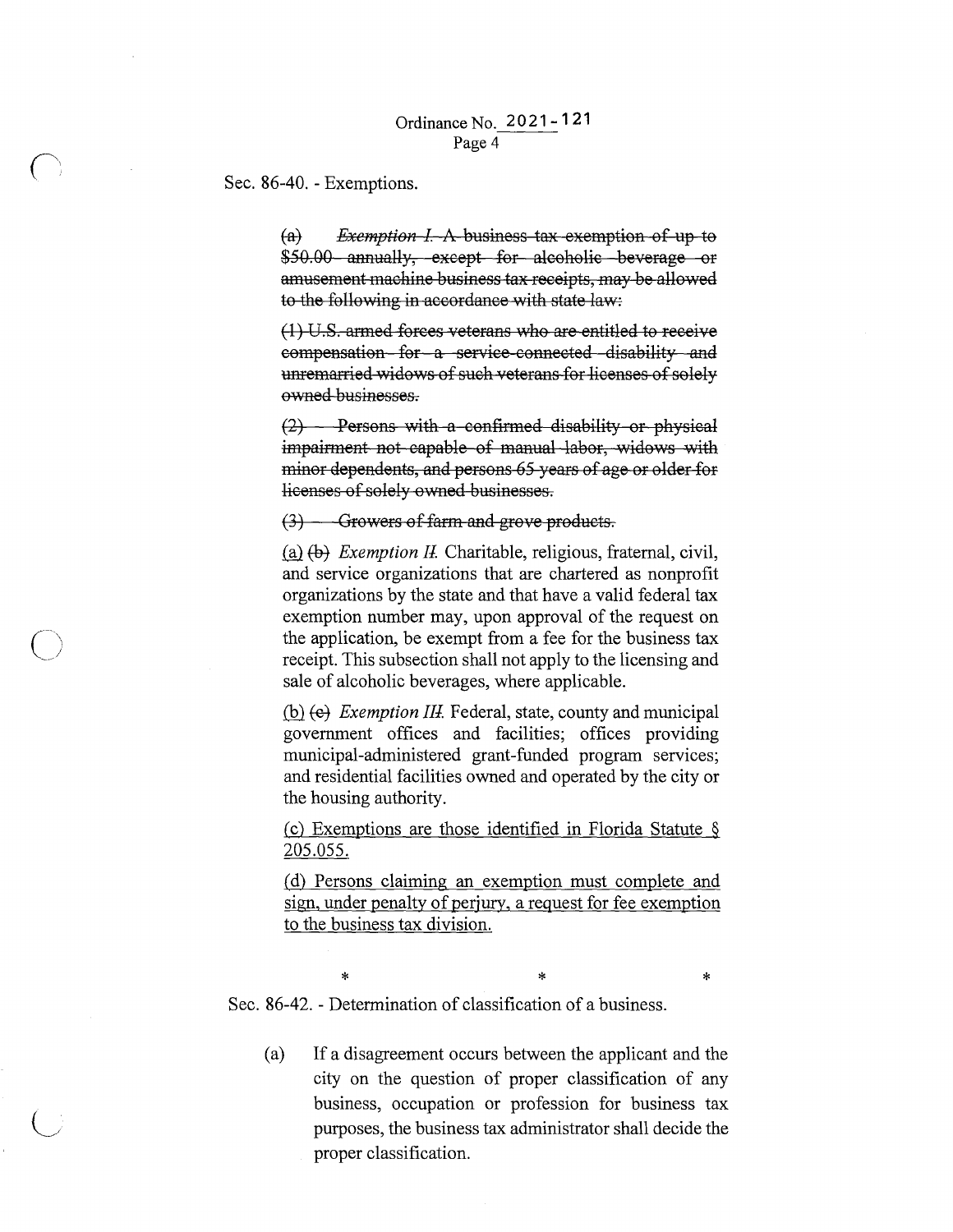$\left( \begin{array}{cc} & j \end{array} \right)$ 

 $\overline{\bigcirc}$ 

 $\bigcup$ 

- (b) Any person who wishes to appeal any decision of the local business tax section will have the right to appear before the city council, provided a petition is made, in writing, to the city clerk within ten working days of the notification of the determination of the local business tax section by following the same procedures provided in section 86-57.
- ( c) Persons engaging in any business, profession, service or occupation in the city, and not specifically designated in this article, shall pay a business tax to be determined by the business tax division by choosing the classification that is most similar to the business not specifically classified.

Sec. 86-44. - Expiration date of business tax receipt; delinquency.

 $*$  \*  $*$  \*  $*$ 

- (a) Except as otherwise provided, business tax receipts shall expire on September 30. Those business tax receipts not renewed by October 1 shall be considered delinquent and subject to a delinquency penalty of ten percent for the month of October plus an additional five percent for each month of delinquency thereafter until paid, provided that the total delinquency fee shall not exceed 25 percent of the yearly business tax for the delinquent establishment.
- (b) Any person who engages in any business, occupation, or profession, covered by this article, who does not pay the required business tax within one hundred fifty (150) days after the initial notice of delinquent tax due, and who does not obtain the required receipt is subject to civil actions and penalties for enforcement and collection of amounts due, including court costs, reasonable attorney's fees and additional administrative costs incurred as a result of any enforcement or collection efforts. In addition, failure to pay any amount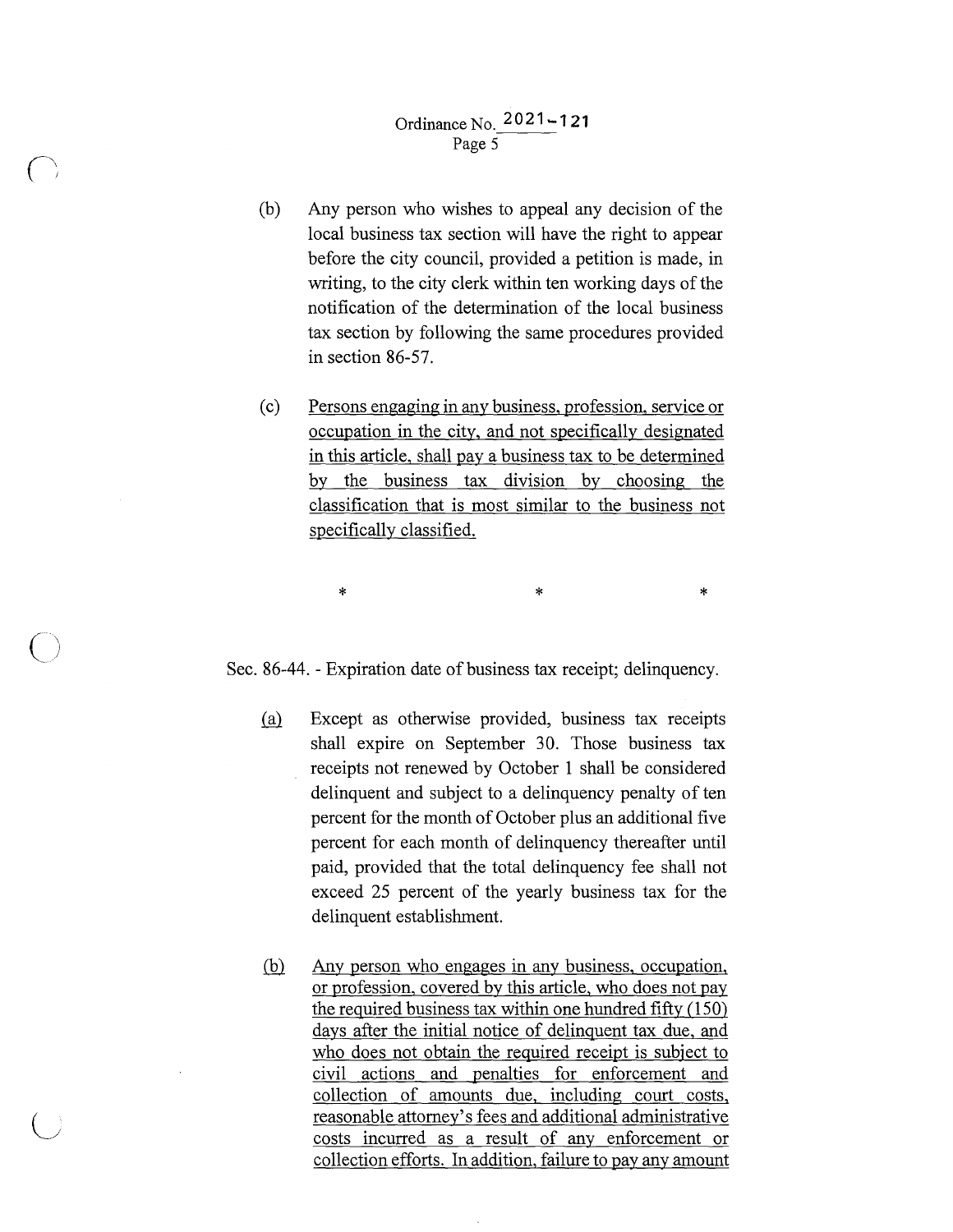## OrdinanceNo. **2021-121**  Page 6

due pursuant to this Section 86-44 shall result in the imposition of a fine of two hundred fifty dollars  $($250.00).$ 

Sec. 86-45. - Business tax receipt for fractional part of year.

Unless otherwise provided, new business tax receipts obtained between November 1 and September 30 will have a fee of  $1/12$  of the yearly tax for every month between the month of issue and September, inclusive of both the month in which the business tax receipt is issued and the month of September. However, when a new business tax receipt is issued between September 1 and September 30, the applicant is required to pay for the September fraction of that year's tax and the full amount of the business tax for the business tax year to begin the following October 1. All receipts issued under this article shall expire on the thirtieth day of September of each year. No receipt shall be issued for more than one (1) year. For each receipt obtained between October first and April first, the full tax for one (1) year shall be paid, except as herein otherwise provided, and for each receipt obtained from April first to September thirtieth, one-half  $(\frac{1}{2})$  the full tax for one (1) year shall be paid, except as herein otherwise provided. When a person applies after receiving a notice of violation for opening for business without first obtaining business tax receipt, no fractional business tax will be issued, regardless of the opening date. A full year's tax plus penalties will be required.

- Sec. 86-46. Transfer of location, ownership or change of name, except when prohibited.
	- (a) Every business tax receipt may be transferred to a new ovmer when there is a bona fide sale of the business, upon payment of a transfer fee of \$50.00, provided such original business tax receipt has not been revoked or invalidated by actions of the previous ovmer or decision of the city council or the county or the state.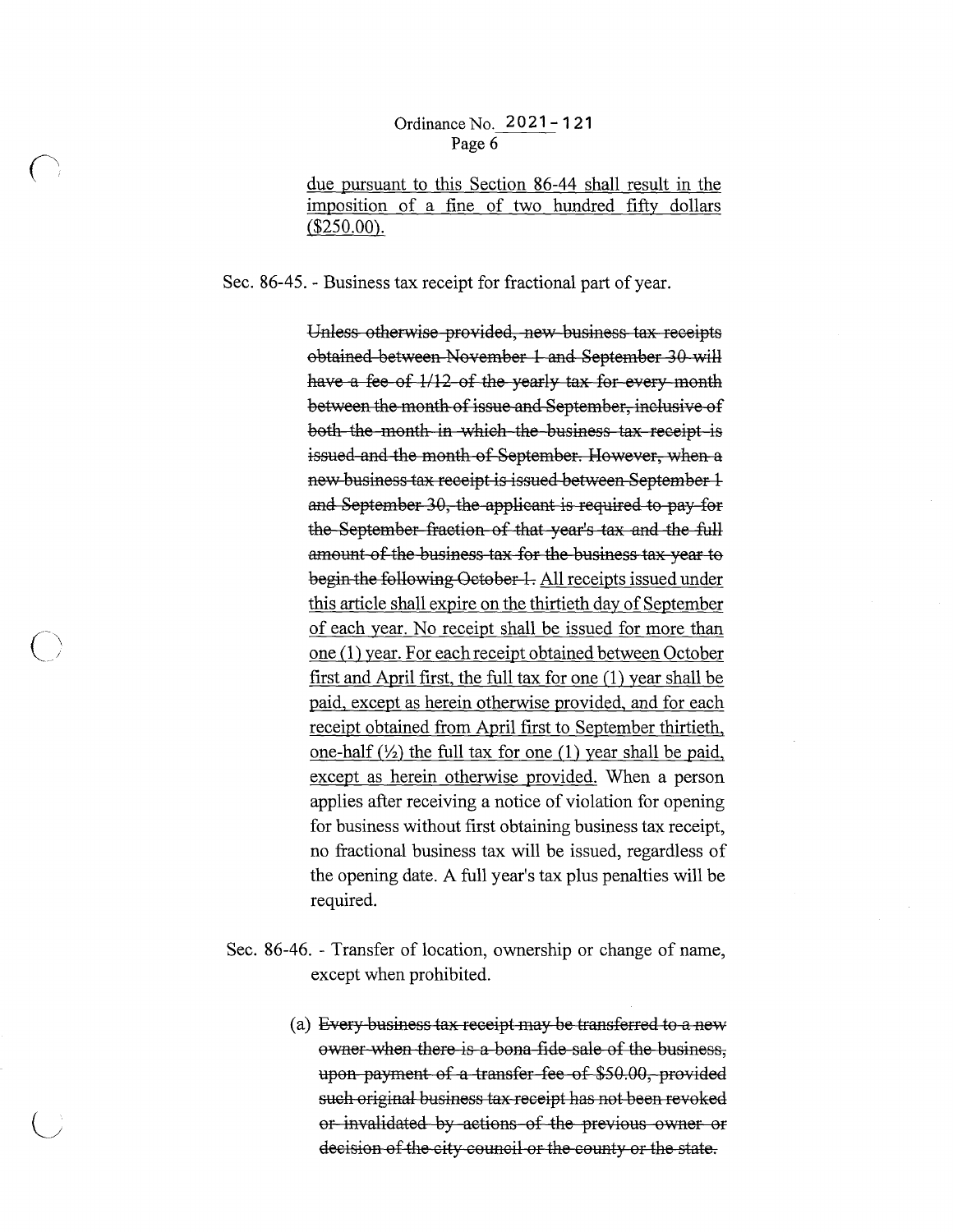### Ordinance No. 2 O **21 - 1 2\_1**  Page 7

Any business tax receipt may be transferred when ( **1)**  there is a bona fide sale of the business assets or (2) to reflect a change in ownership or change of business name upon payment of a transfer fee of ten ( 10) percent of the annual tax, but not less than three dollars (\$3.00) nor more than twenty-five dollars (\$25.00) and submission of an application together with sufficient documentation or evidence of the circumstances necessitating the change.

(b) Upon written request and presentation of the original business tax receipt and evidence of sale, including, but not limited to, bill of sale, warranty deed and others, any business tax receipt may be transferred from one location to another location in the city, by the same business tax receipt holder, upon payment of a transfer fee of \$50.00, provided the location is zoned with a classification that permits such use.

Upon written request, any receipt, unless specified by this code, may be transferred from one location to another location in the city upon payment of a transfer fee of ten (10) percent of the annual license tax, but not less than three dollars (\$3.00) nor more than twentyfive dollars (\$25.00) and submission of an application together with sufficient documentation or evidence of the change in business location.

 $*$  \*  $*$  \*

Sec. 86-53. - Denial of business tax receipt.

(a) An application for business tax receipt under this article may be denied on the following grounds:

(1) The applicant misrepresents or fails to disclose material information required in the business tax application form or requested by the local business tax section.

\* \* \* (14) Habitual conduct has occurred at the applicant's business location that violates city, county, state or federal law. Habitual conduct is understood to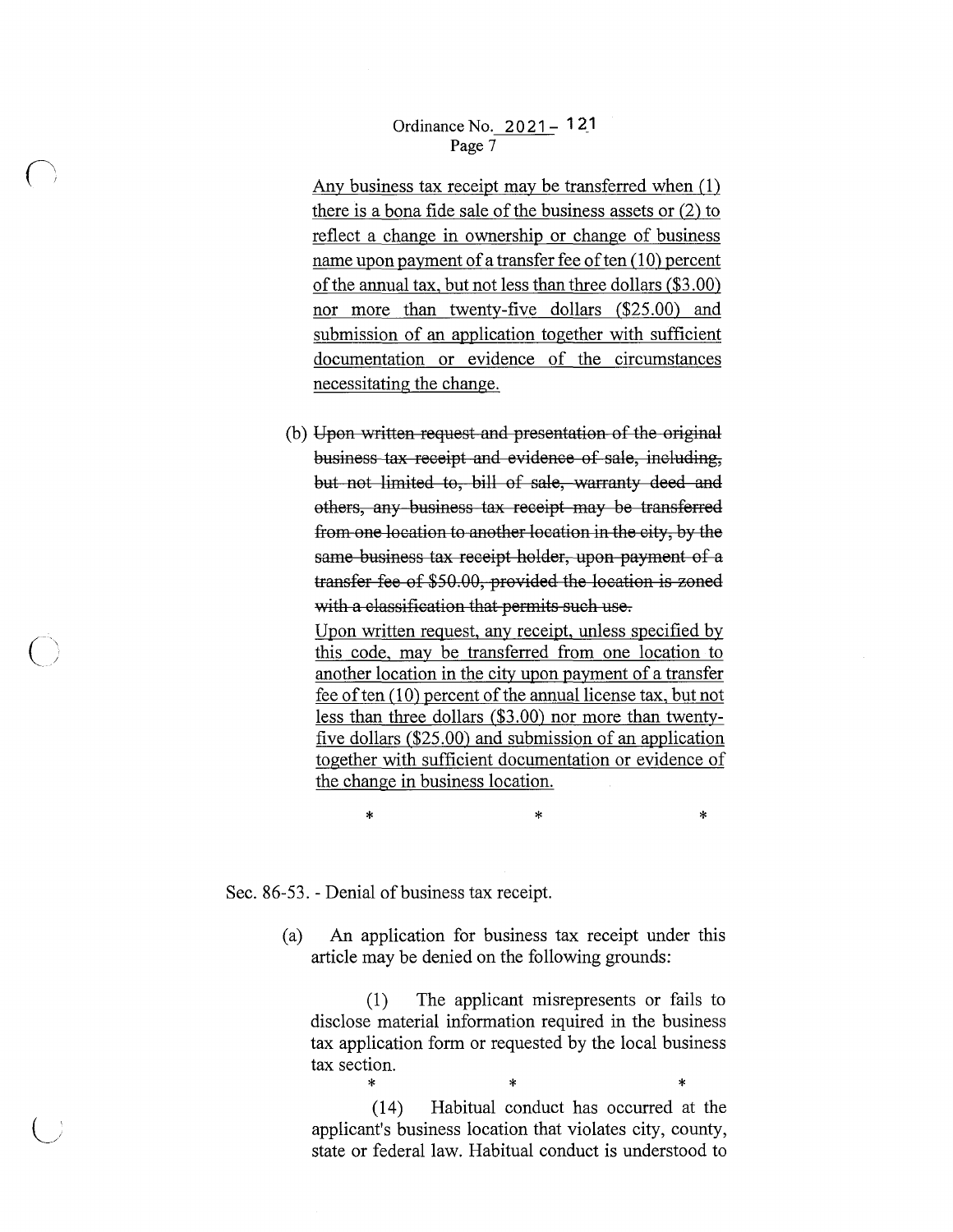## Ordinance No. **2021-121**  Page 8

mean excessive number of times for the police department, fire department, code enforcement, and/or business tax division licensing section to respond to complaints regarding violations of federal, state or county laws or other city ordinances, rules or regulations. If the call-out rate is twice the average callout rate of two or more comparable businesses within a one-quarter mile area, then the city may consider such activity excessive.

## **Section 2: Repeal of Ordinances in Conflict.**

All ordinances or parts of ordinances in conflict herewith are hereby repealed to the extent of such conflict.

## **Section 3: Penalties.**

Every person violating any provision of the Code or any ordinance, rule or regulation adopted or issued in pursuance thereof shall be assessed a civil penalty not to exceed \$500.00 within the discretion of the court or administrative tribunal having jurisdiction. Each act of violation and each day upon which any such violation shall occur shall constitute a separate ( ) offense. In addition to the penalty prescribed above, the city may pursue other remedies such as abatement of nuisance, injunctive relief, administrative adjudication and revocation of licenses or permits.

# **Section 4: Severability Clause.**

If any phrase, clause, sentence, paragraph or section of this ordinance shall be declared invalid or unconstitutional by the judgment or decree of a court of competent jurisdiction, such invalidity or unconstitutionality shall not affect any of the remaining phrases, clauses, sentences, paragraphs or sections of this ordinance.

## **Section 5: Inclusion in Code.**

The provisions of this Ordinance shall be included and incorporated in the Code of Ordinances of the City of Hialeah, as an addition or amendment thereto, and the sections of this ordinance shall be renumbered to conform to the uniform numbering system of the Code.